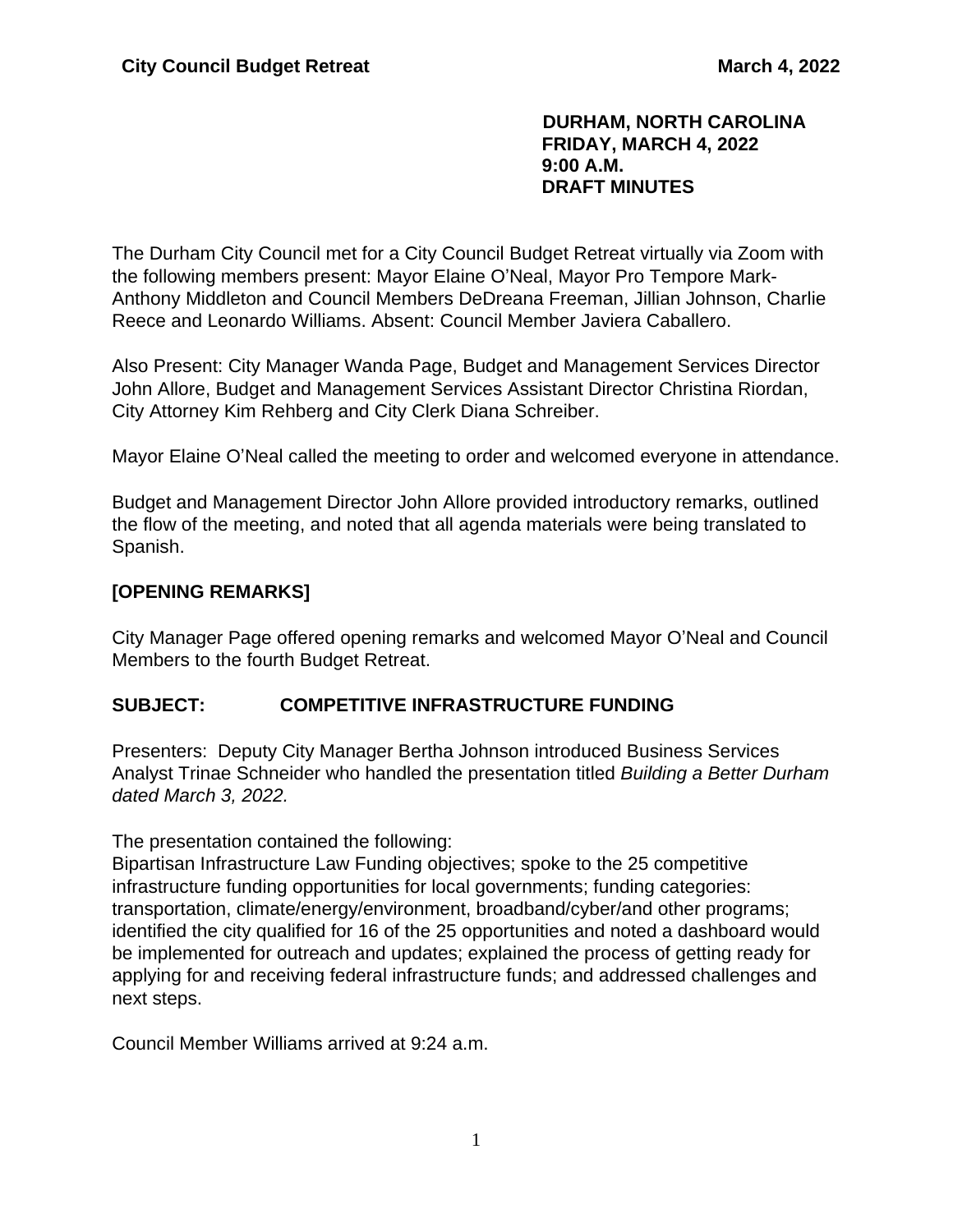Council Member Freeman inquired about how to maximize opportunities with the infrastructure grant program; requested a list of partners (former RFP recipients) and urged the creating of a core group of (former) city grant writers and connect them with students in the NCCU's Public Administration Program, in addition, urged the inclusion of formerly justice involved persons; and asked how to get community health workers involved from the arena of public health engagement and connect them to the inventory mapping of lead pipes; and urged keeping community engagement going.

Council Member Johnson spoke to the federal grant opportunity that was an unprecedented opportunity for Durham to compete for funding and appreciated seeing which opportunities were being pursued; encouraged staff to bring in expertise in applying for time-consuming federal grant processing in the form of subject matter experts in order to obtain the resources for Durham and encouraged staff to use whatever resources necessary to fund the grant writing process.

City Manager Page complimented staff for work related to competitive grant processing; had spoken with Duke University and NC Central University to seek out expertise in collaboration with the City; and suggested utilizing retirees, students and consultants in this effort.

Mayor Pro Tempore Middleton complimented the work of staff; inquired if there would be concrete asks for the FY22-23 budget.

Deputy City Manager Johnson did not anticipate additional funding being required in the FY22-23 Budget.

Mayor O'Neal confirmed there were lots of federal resources available, appreciated the work of city employees with special mention to employees in the City Manager's Office; and spoke to her upcoming attendance at the Mayors' Conference in Reno in April 2022 where the topic of infrastructure would be discussed.

Next Steps: Develop dashboard; assess staff and community capacity and expertise in accordance to the timeline; and track application deadlines on the dashboard.

## **SUBJECT: TRANSIT FUND OVERVIEW AND DISCUSSION**

Presenter: Director of Transportation Sean Egan who made a presentation titled, *Transportation Transit Fund Update, dated February 23, 2022.*

The presentation contained the following:

COVID-19 impacts (operating at 80% of system); detailed federal relief received that was indirectly increasing fund balance; consider extending Fare Free beyond FY22 (minimizes attacks on drivers), investments (competitive wages/benefits; service quality;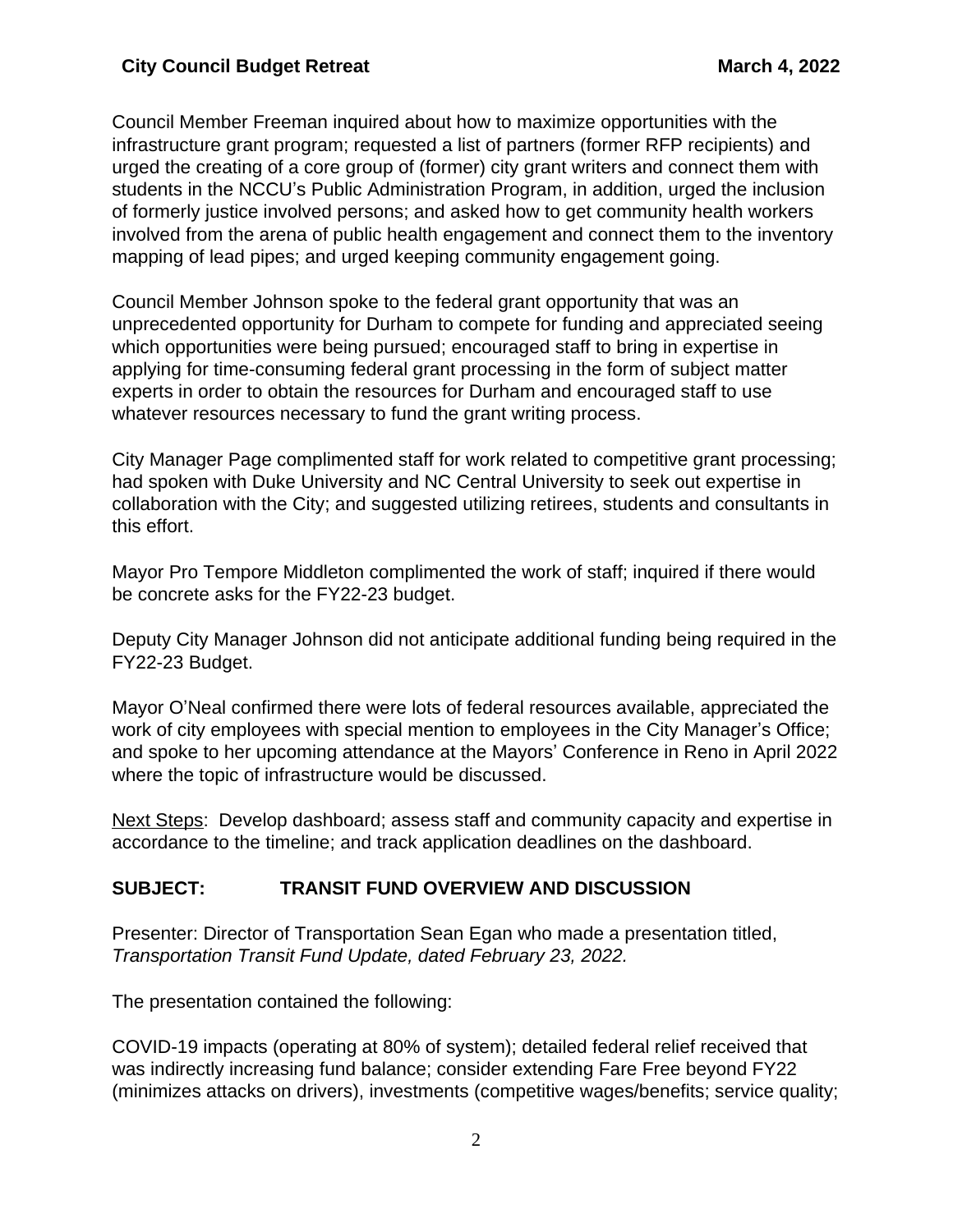deferred maintenance; fleet and facility renewal), one-time federal aid allowed for fund to be absorbed in FY23, combination of containment of cost growth, new grant funding additional revenues needed to support transit in future years.

Council Member Reece appreciated the highlighting of the Transit Fund; confirmed there were capacity issues due to the pandemic although ridership had not decreased and expressed appreciation to the bus operators; and encouraged Council to continue the Fare Free program moving forward. He also recognized the importance of regional transit that was associated with Durham County Transit Fund and spoke in appreciation and gratitude for Director Egan's leadership.

Council Member Johnson echoed the policy to maintain the Fare Free program moving forward in that it removed financial equity barriers to riders.

Mayor Pro Tempore Middleton supported a robust transit service which was the hallmark of great cities; supported maintaining Fare Free programming and wanted to ensure the program was high quality; supported the Village Transportation Hub; and asked about concerns regarding operator safety.

Director Egan addressed best practices in safety measures; detailed bus operator assault incidents and explained how safety measures were being implemented: detailed the effective public safety response by using off-duty police officers (when available) at Durham Station and increased pay for off-duty officers at Durham Station (all shifts were now covered); explained that off-duty officers had been activated along routes that had experienced incidents; ordered retrofitting operator cabins (partition) in the bus fleet by the end of June 2022; and noted there had not been an operator assault since October 2021.

Council Member Williams inquired about access for operators and asked about plans for increasing the number of operators (drivers) to address shortages.

Director Egan reflected on workforce shortages and acknowledged the longer wait times related to staff shortages; addressed the upcoming budget request that included operators' increased wages from \$15 to \$17.50/hour and mentioned that recruitment efforts were underway.

Director Allore announced a break at 10:14 a.m. until 10:30 a.m. and complimented his staff for their efforts in organizing and proposing the budget requests to Council. He emphasized the value he placed in staff for their support.

## **SUBJECT: BUDGET GUIDELINES**

Presenter: Director of Budget and Management John Allore who handled the presentation of *Budget Development Guidelines FY22-23.*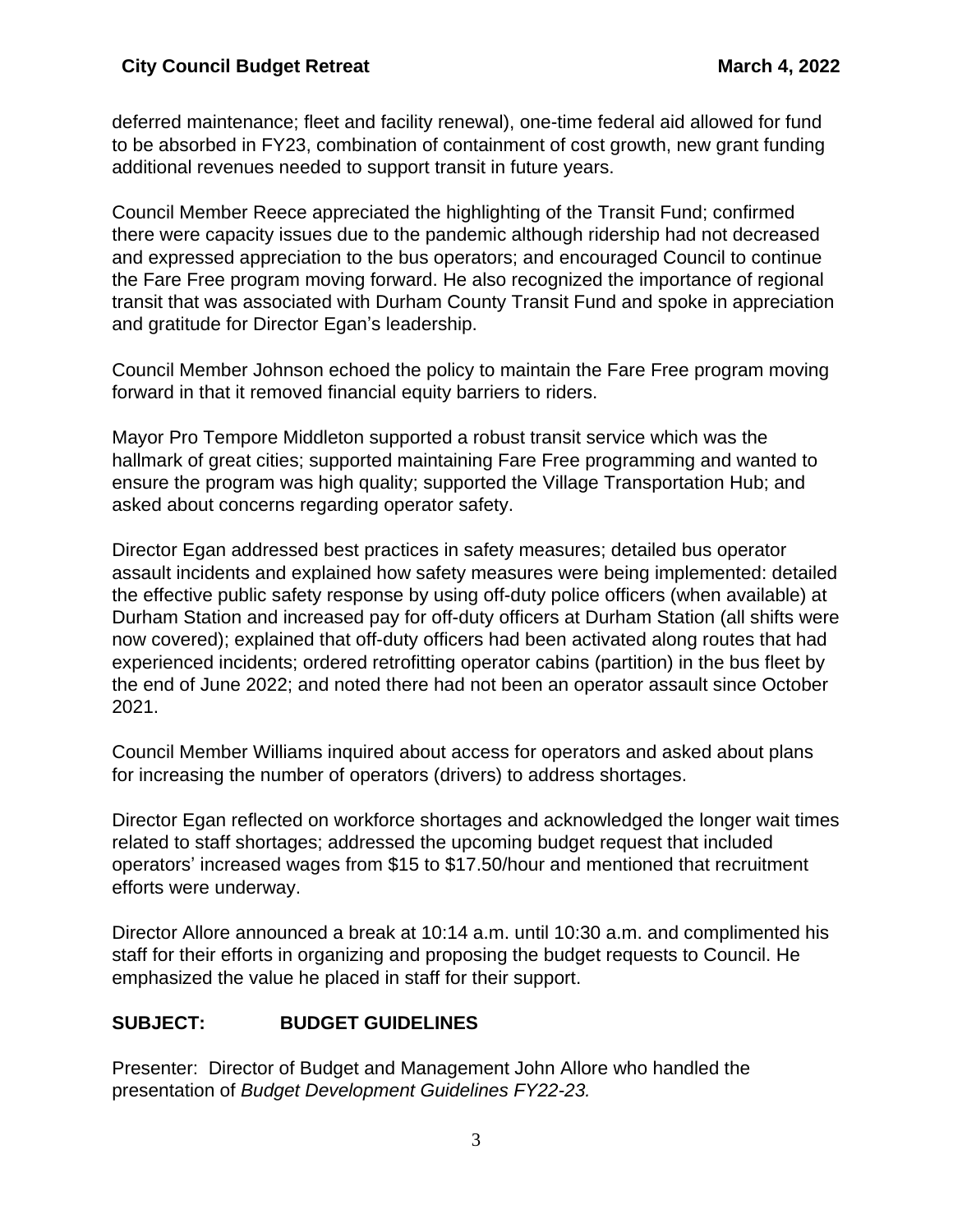Council Member Johnson asked about Fund Balance not falling below 12%, asking about the rationale behind the figure.

Director Allore spoke to discretionary holding of FB from 16.7% (policy minimum) and not falling below 12% was a minimum (state minimum).

Mayor Pro Tempore Middleton asked about a potential percentage increase adjustment to General Fund; and asked about the road surfacing fund, consisting of up to \$4 million from Fund Balance, was this additional from Fund Balance or was it a *de facto* recurring cost.

Director Allore suggested leaving this open; noted the 30.95 was current tax rate; mentioned three scenarios of 1, 2, 3% to step and open range structure and summarized their total costs. He noted that the \$4 million was included because Public Works had asked for an even greater amount to be allocated for re-paving.

Director Allore proposed a 2% increase last year but would discuss staff recommendations at a later date.

Council Member Reece liked the approach with Budget Guidelines that included where Council would need to make choices in the months ahead; appreciated Director Allore's vulnerability in devising his first Budget Retreat cycle and Guideline presentations and appreciated the clear vision from staff, giving Council options.

Council Member Freeman echoed her colleague's remarks; expressed concerns about downsizing and discontinuing programs; and supported adding to the street resurfacing budget.

## **[CLOSING REMARKS]**

City Manager Page thanked Budget staff and Mayor and Council Members for their attendance; discussed priorities and policy matters for the organization; the budget season kicked off at end of Dec/first week January for departments; Departments considered from that point in time and involved a dynamic process that addressed concerns during the COVID recovery period; employees work to keep the organization going and serving. Taxes were collected to ensure that the service delivery occurred and would continue into the future. The last 4 sessions provided guidance toward a budget proposal for Council's consideration.

Additional details would be provided to Council and the City Manager would reach out to Council as to when those presentations would be made to Council. Example, water rates. Shared Economic prosperity initiatives would be presented to Council along with Housing and Community Development priorities. The Budget Guidelines were coming back to Council with more detail and reflective of additional analysis, for Council's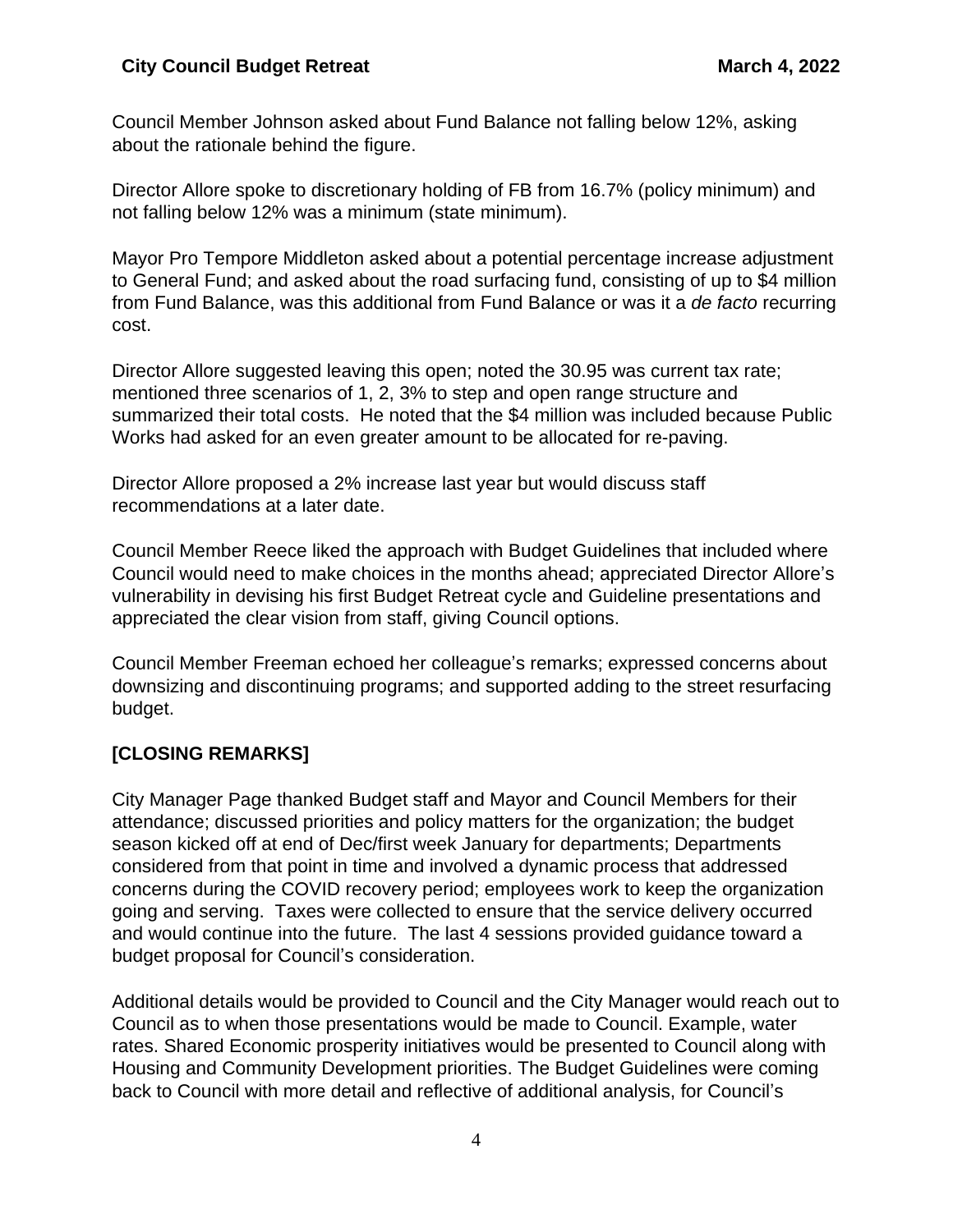consideration at the March 24 Work Session. She continued by thanking staff and Council for their guidance and energy.

Mayor O'Neal expressed appreciation for staff's support during the budget season; and appreciated the staff.

Mayor Pro Tempore Middleton appreciated staff for their efforts; and housekeeping efforts by stating there were pending matters: Open Space & Trails, OEWD pilot and other OEWD deliverables; requested a copy of the Budget Guidelines; and thanked Council Member Reece for his strong engagement and would miss the repartee.

Council Member Williams thanked staff and appreciated Council Member Reece's support in improving his own understanding of complex issues.

Council Member Johnson echoed appreciations for staff and especially Budget staff, admitting it was an epic endeavor every year; complimented Director Allore in his new role; and asked about the ARPA funding discussion as to when it would appear on the agenda.

Mayor O'Neal explained that Council Member Caballero would reach out to Council Members about organizing the ARPA funding process and would speak to this when she returned; and requested an update from Council Member Caballero on Monday.

Council Member Freeman appreciated her colleagues' thoughts and complimented the Budget Director and his team in formulating the FY22-23 Budget; urged preparing for the worst from the COVID-19 pandemic and spoke to city resources that were available for this purpose and urged engaging persons who required resources. She also appreciated the Deputy City Manager Johnson's guidance in the budget process; and encouraged the city to have conversations with Durham County related to the ARPA Funds.

Mayor O'Neal confirmed that outreach was being made to Chair of the County Commissioner Howerton regarding ARPA Funds.

Each Council Member wished their colleague, Council Member Reece, best regards.

Council Member Reece responded to his colleagues' remarks; talked about the budget and the budget process and spoke to how the budget was a moral document. He noted that folks were rising to the occasion in their new roles with special mention to Mayor O'Neal, Council Member Williams, Budget Department Director Allore (amongst others) as capable leaders. He also emphasized that his fellow Council colleagues had continued to grow in their roles. About the budget, it was important to realize that whether virtual or in-person, Council were representing people in the community; the budget was an opportunity to be with residents as they actively problem solved their